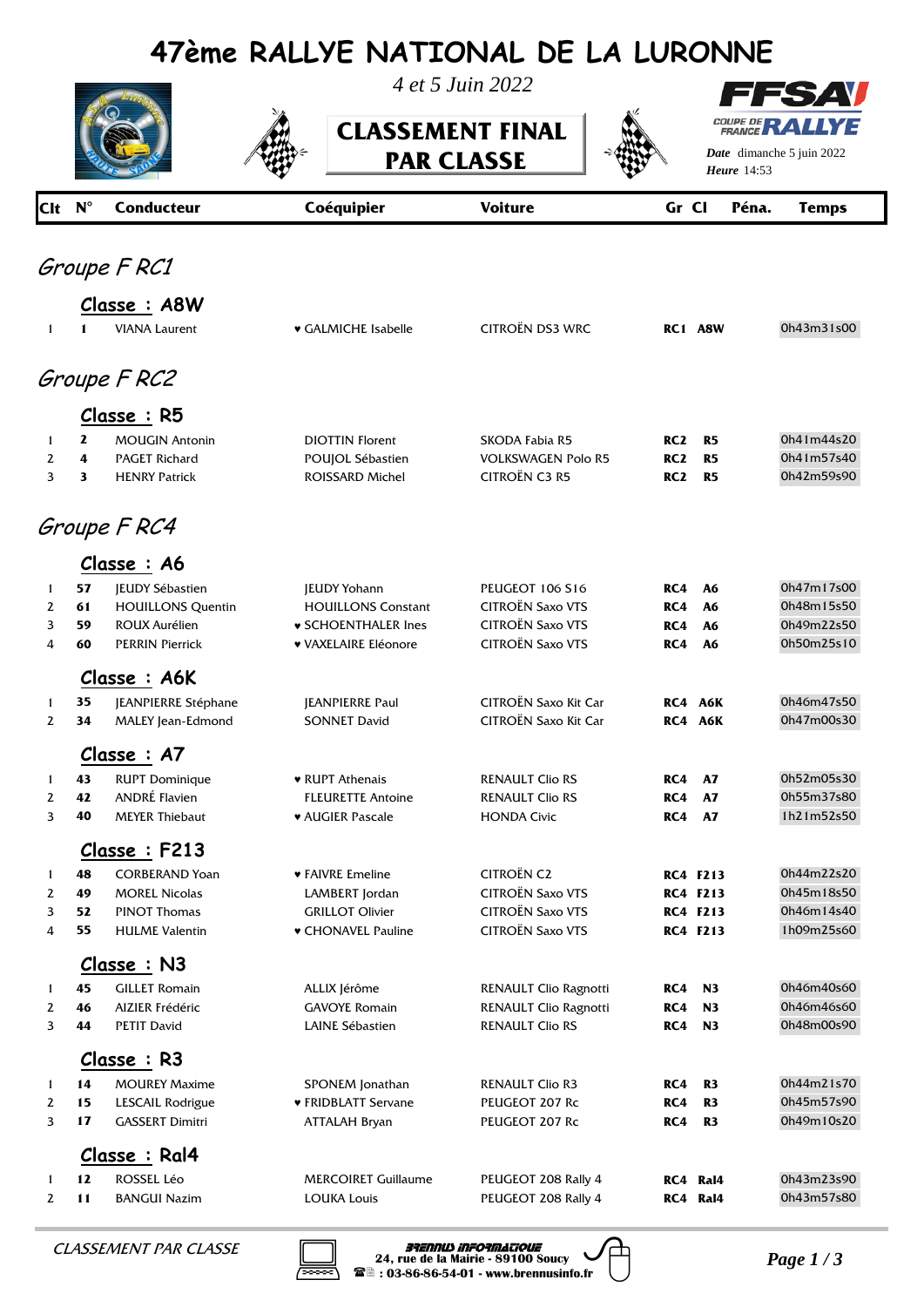| Clt N <sup>°</sup> |              | <b>Conducteur</b>         | Coéquipier                 | <b>Voiture</b>                 | Gr Cl |                  | Péna. | <b>Temps</b> |
|--------------------|--------------|---------------------------|----------------------------|--------------------------------|-------|------------------|-------|--------------|
|                    |              |                           |                            |                                |       |                  |       |              |
|                    |              | Groupe F RC5              |                            |                                |       |                  |       |              |
|                    |              |                           |                            |                                |       |                  |       |              |
|                    |              | Classe : A5               |                            |                                |       |                  |       |              |
| 1                  | 63           | ROUSSEL Benoît            | ♥ MOREL Elodie             | PEUGEOT 106 XSI                | RC5   | A5               |       | 0h47m43s80   |
| 2                  | 62           | FRANÇOIS Benjamin         | ♥ MOREL Aurélie            | PEUGEOT 106 XSI                | RC5   | A5               |       | 0h48m43s70   |
| 3                  | 66           | <b>DELIOT</b> Ludovic     | ♥ PERROZ Sarah             | PEUGEOT 205 Rallye             | RC5   | A5               |       | 0h50m08s90   |
| 4                  | 67           | <b>MAUVAIS Michel</b>     | <b>CLERGET Aurélien</b>    | PEUGEOT 205 Rallye             | RC5   | A <sub>5</sub>   |       | 0h52m31s40   |
| 5                  | 65           | <b>GASPARD Gilles</b>     | <b>GASPARD Nathan</b>      | PEUGEOT 106 XSI                | RC5   | A <sub>5</sub>   |       | 0h54m19s30   |
|                    |              | Classe : F212             |                            |                                |       |                  |       |              |
| 1                  | 79           | <b>DELILE Sylvain</b>     | <b>MASSIN Valentin</b>     | CITROËN AX Sport               |       | <b>RC5 F212</b>  |       | 0h47m00s30   |
| 2                  | 80           | LA ROSA Nando             | <b>THIERRY Dylan</b>       | PEUGEOT 106 XSI                |       | <b>RC5 F212</b>  |       | 0h50m36s10   |
| 3                  | 77           | <b>CUNEY René</b>         | <b>GRANDJEAN Alain</b>     | PEUGEOT 205 Rallye             |       | <b>RC5 F212</b>  |       | 0h51m11s60   |
| 4                  | 76           | <b>BELUCHE Henri</b>      | <b>DEMESY Sylvain</b>      | CITROËN AX Sport               |       | <b>RC5 F212</b>  |       | 1h14m26s30   |
|                    |              | Classe: N1                |                            |                                |       |                  |       |              |
| 1                  | 85           | <b>SIMONIN Amaury</b>     | DAVAL Thibaut              | PEUGEOT 205 Rallye             | RC5   | N <sub>1</sub>   |       | 0h49m06s10   |
| 2                  | 87           | <b>DELLA CHIESA Robin</b> | <b>BOUTEILLE Mathieu</b>   | CITROËN AX GTI                 | RC5   | N <sub>1</sub>   |       | 0h50m29s00   |
| 3                  | 86           | <b>BONNET Baptiste</b>    | <b>BRESADOLA Guillaume</b> | PEUGEOT 106 XSI                | RC5   | N <sub>1</sub>   | 10s   | 0h50m51s30   |
| 4                  | 90           | <b>FRECH Daniel</b>       | <b>HOST Arnaud</b>         | PEUGEOT 106 XSI                | RC5   | N <sub>1</sub>   |       | 0h51m15s90   |
| 5                  | 89           | <b>DESSY Emmanuel</b>     | ♥ UHLRICH Patricia         | PEUGEOT 106 XSI                | RC5   | N <sub>1</sub>   |       | 1h21m07s80   |
|                    |              | Classe: N2                |                            |                                |       |                  |       |              |
| 1                  | 71           | <b>GY Guillaume</b>       | <b>PARMENTIER Alexian</b>  | CITROËN Saxo VTS               | RC5   | N2               |       | 0h45m34s50   |
| 2                  | 70           | <b>WETSTEIN Clément</b>   | <b>v</b> CLEMENT Camille   | <b>PEUGEOT 106 S16</b>         | RC5   | N2               |       | 0h46m01s90   |
| 3                  | 73           | <b>RETTENBERGER Marc</b>  | ♥ HAIN Jara                | <b>SUZUKI Swift Sport</b>      | RC5   | N2               |       | 0h49m42s20   |
| 4                  | 75           | CASTALLAN Julien          | <b>MERAT-BRIOT Maxime</b>  | <b>PEUGEOT 106 S16</b>         | RC5   | N2               |       | 0h53m26s40   |
| 5                  | 74           | <b>COTTET Julien</b>      | <b>v ROUGEUX Merry</b>     | <b>CITROËN Saxo VTS</b>        | RC5   | N2               |       | 1h18m52s90   |
|                    |              | Classe: N2S               |                            |                                |       |                  |       |              |
| 1                  | 83           | <b>DAVID Christophe</b>   | DAVID Guylhem              | <b>PEUGEOT 106 S16</b>         |       | <b>RC5 N2S</b>   |       | 0h50m49s50   |
| 2                  | 81           | <b>WEGERICH Antoine</b>   | ALONZO Jérôme              | <b>CITROËN C2</b>              | RC5   | N <sub>2</sub> S |       | 0h51m51s10   |
| 3                  | 82           | <b>BANNEROT</b> Jordan    | <b>CHERRIER Maxime</b>     | <b>PEUGEOT 106 S16</b>         |       | <b>RC5 N2S</b>   |       | 0h52m44s00   |
|                    |              | Classe : R1               |                            |                                |       |                  |       |              |
|                    | 68           | <b>MASSON Kévin</b>       | <b>LECOMTE Dorian</b>      | <b>RENAULT Twingo R1</b>       | RC5   | $R1$             |       | 0h51m06s40   |
| 1<br>2             | 69           | <b>MASSON Pascal</b>      | <b>v LEHMANN Ophélie</b>   | RENAULT Twingo R1              | RC5   | R <sub>1</sub>   |       | 0h53m18s60   |
|                    |              | Classe: Ral5              |                            |                                |       |                  |       |              |
| 1                  | 36           | <b>BESCHET Enzo</b>       | <b>ROUSSELET Pierrot</b>   | <b>RENAULT Clio RS Rally 5</b> |       | RC5 Ral5         |       | 0h47m17s30   |
|                    |              |                           |                            |                                |       |                  |       |              |
|                    |              | Groupe F RGT              |                            |                                |       |                  |       |              |
|                    |              | Classe : GT10             |                            |                                |       |                  |       |              |
|                    |              |                           |                            |                                |       |                  |       |              |
| 1                  | 9            | <b>LEIBER Steve</b>       | ♥ PFRIMMER Joëlle          | PORSCHE 997 GT3                |       | RGT GT10         |       | 0h46m18s60   |
| 2<br>3             | $\mathbf{z}$ | PARISOT Loïc              | <b>EBLE David</b>          | PORSCHE 997 GT3                |       | RGT GT10         |       | 0h48m10s80   |
|                    | 8            | <b>KIEFFER Laurent</b>    | • DAVAL Sandrine           | PORSCHE 997 GT3 RS             |       | RGT GT10         |       | 0h48m19s20   |
|                    |              | Classe : RGT              |                            |                                |       |                  |       |              |
| 1                  | 6            | LAMBOLEY Romuald          | LIMBACH Jean-Loup          | ALPINE A 110 Rally             |       | RGT RGT          |       | 0h47m59s80   |
|                    |              | Groupe F Rally Nat        |                            |                                |       |                  |       |              |
|                    |              | Classe: A8                |                            |                                |       |                  |       |              |
| 1                  | 18           | <b>BRET Sébastien</b>     | <b>v</b> DELIOT Manon      | MITSUBISHI Lancer Evo9         |       | RNat A8          |       | 0h45m04s50   |
| 2                  | 19           | <b>EUVRARD Paul</b>       | <b>CHRISMENT Arthur</b>    | SUBARU Impreza                 | RNat  | A8               |       | 0h46m01s90   |
| 3                  | 20           | <b>FELIX Abel</b>         | <b>* HUGUENIN Faustine</b> | PEUGEOT 207 Rc                 |       | RNat A8          |       | 0h49m01s70   |
|                    |              |                           |                            |                                |       |                  |       |              |

*PAR CLASSE* **Brennus Informatique**<br>
24, rue de la Mairie - 89100 Soucy<br>
24, rue de la Mairie - 89100 Soucy<br>
26 : 03-86-86-54-01 - www.brennusinfo.fr<br>
26 : 03-86-86-54-01 - www.brennusinfo.fr